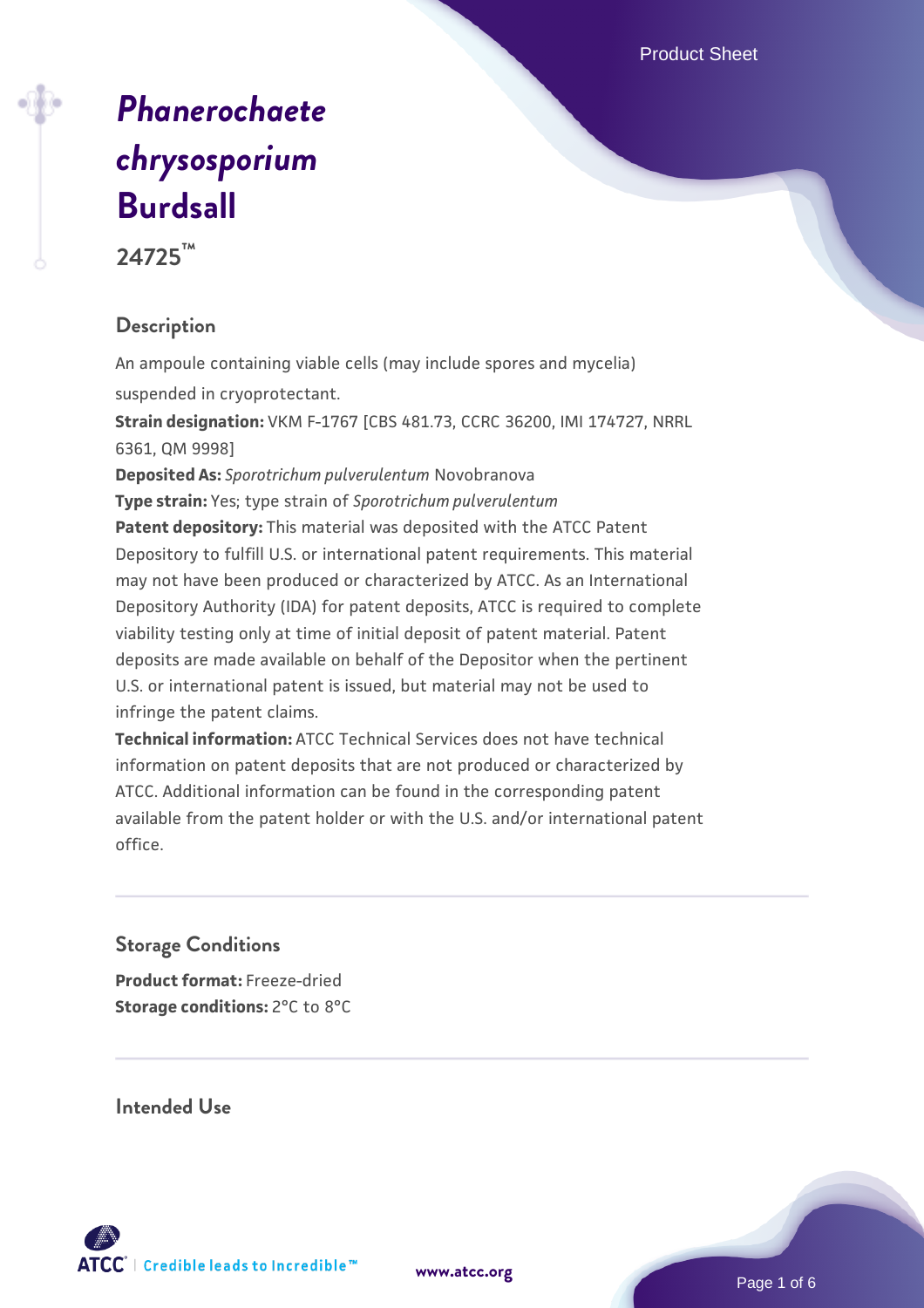## **[Phanerochaete chrysosporium](https://www.atcc.org/products/24725) [Burdsall](https://www.atcc.org/products/24725)** Phanerochaete chrysosporium Burdsall Product Sheet **24725**

This product is intended for laboratory research use only. It is not intended for any animal or human therapeutic use, any human or animal consumption, or any diagnostic use.



# **Biosafety Level 1**

ATCC determines the biosafety level of a material based on our risk assessment as guided by the current edition of *Biosafety in Microbiological and Biomedical Laboratories (BMBL)*, U.S. Department of Health and Human Services. It is your responsibility to understand the hazards associated with the material per your organization's policies and procedures as well as any other applicable regulations as enforced by your local or national agencies.

ATCC highly recommends that appropriate personal protective equipment is always used when handling vials. For cultures that require storage in liquid nitrogen, it is important to note that some vials may leak when submersed in liquid nitrogen and will slowly fill with liquid nitrogen. Upon thawing, the conversion of the liquid nitrogen back to its gas phase may result in the vial exploding or blowing off its cap with dangerous force creating flying debris. Unless necessary, ATCC recommends that these cultures be stored in the vapor phase of liquid nitrogen rather than submersed in liquid nitrogen.

## **Certificate of Analysis**

For batch-specific test results, refer to the applicable certificate of analysis that can be found at www.atcc.org.

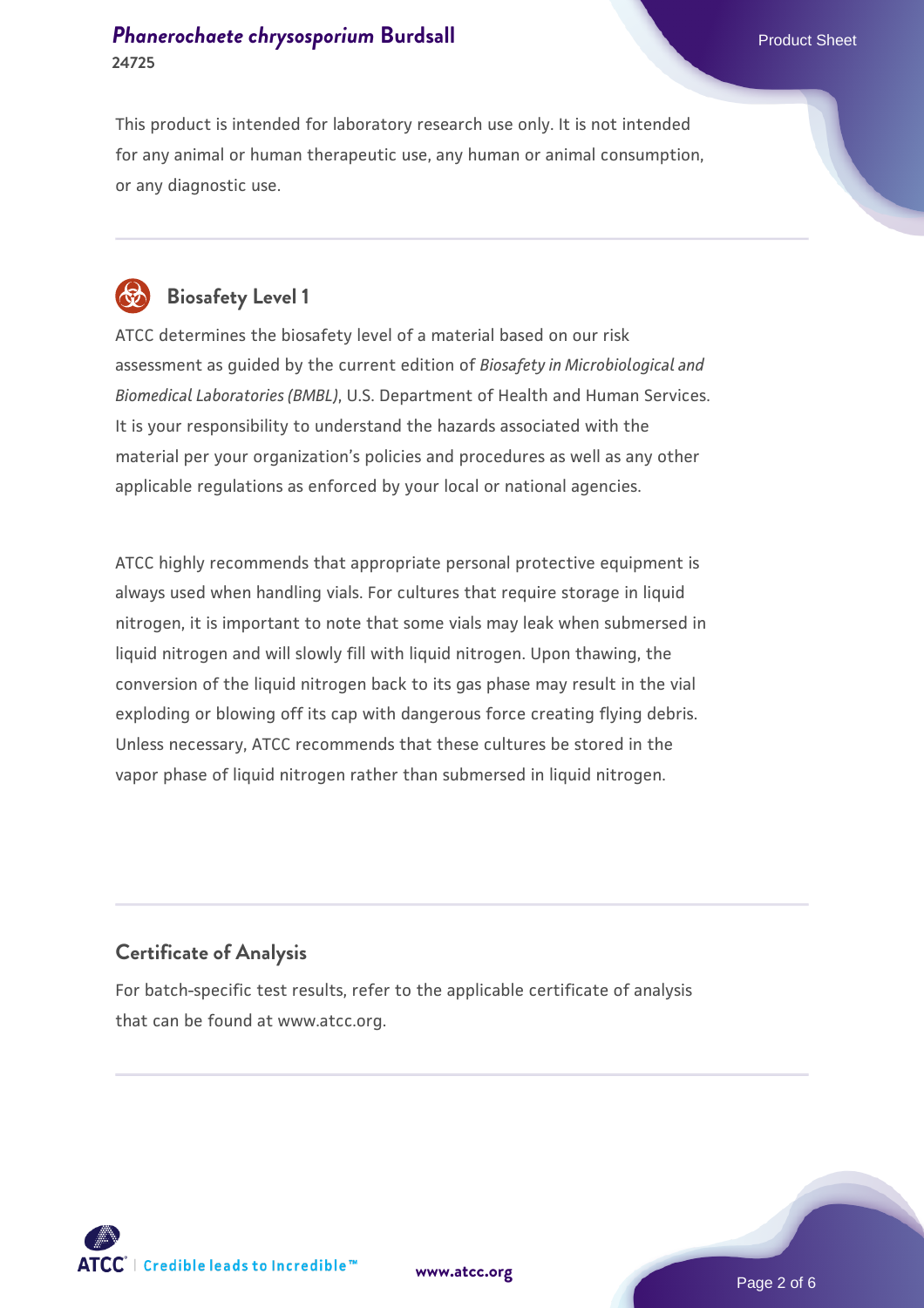#### **[Phanerochaete chrysosporium](https://www.atcc.org/products/24725) [Burdsall](https://www.atcc.org/products/24725)** Phanerochaete chrysosporium Burdsall Product Sheet **24725**

### **Growth Conditions**

**Medium:**  [ATCC Medium 200: YM agar or YM broth](https://www.atcc.org/-/media/product-assets/documents/microbial-media-formulations/2/0/0/atcc-medium-200.pdf?rev=ac40fd74dc13433a809367b0b9da30fc) [ATCC Medium 324: Malt extract agar](https://www.atcc.org/-/media/product-assets/documents/microbial-media-formulations/3/2/4/atcc-medium-324.pdf?rev=5a8b3f6dcb23452d9462ec38b36f0bb6) [ATCC Medium 336: Potato dextrose agar \(PDA\)](https://www.atcc.org/-/media/product-assets/documents/microbial-media-formulations/3/3/6/atcc-medium-336.pdf?rev=d9160ad44d934cd8b65175461abbf3b9) **Temperature:** 25-30°C **Atmosphere:** Aerobic

### **Handling Procedures**

#### For **freeze-dry (lyophilized) ampoules**:

- 1. Open an ampoule according to enclosed instructions.
- 2. From a single test tube of **sterile distilled water** (5 to 6 mL), withdraw approximately 0.5 to 1.0 mL with a sterile pipette and apply directly to the pellet. Stir to form a suspension.
- Aseptically transfer the suspension back into the test tube of sterile 3. distilled water.
- Let the test tube sit at room temperature (25°C) undisturbed **for at** 4. **least 2 hours**; longer (e.g., overnight) rehydration might increase viability of some fungi.
- Mix the suspension well. Use several drops (or make dilutions if desired) 5. to inoculate recommended solid or liquid medium. Include a control that receives no inoculum.
- 6. Incubate the inoculum at the propagation conditions recommended.
- 7. Inspect for growth of the inoculum/strain regularly. The sign of viability is noticeable typically after 3 to 5 days of incubation. However, the time necessary for significant growth will vary from strain to strain.

#### **Notes**

Type strain of *Sporotrichum pulverulentum.*

Additional, updated information on this product may be available on the ATCC

® web site at www.atcc.org.

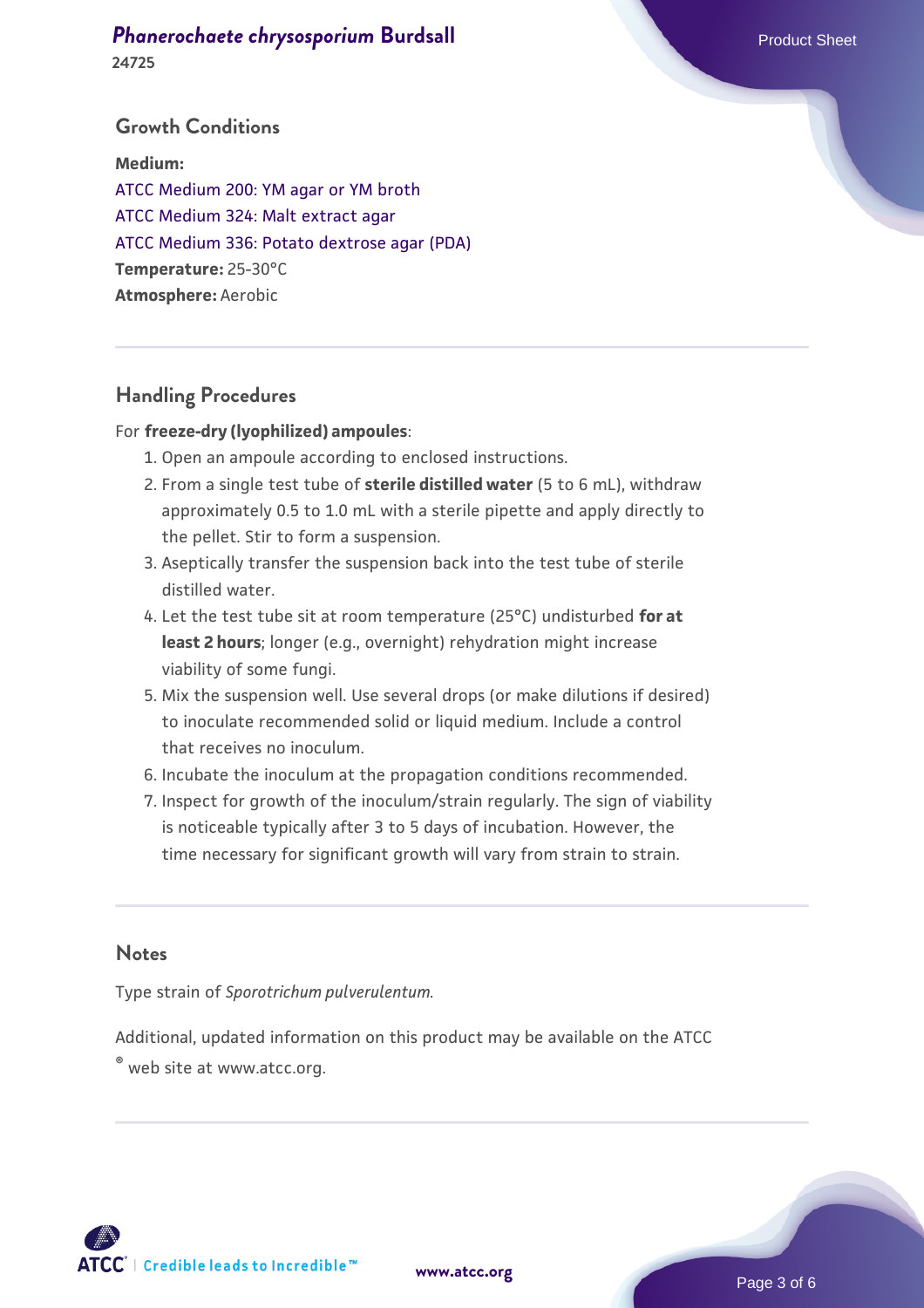#### **[Phanerochaete chrysosporium](https://www.atcc.org/products/24725) [Burdsall](https://www.atcc.org/products/24725)** Phanerochaete chrysosporium Burdsall Product Sheet **24725**

## **Material Citation**

If use of this material results in a scientific publication, please cite the material in the following manner: *Phanerochaete chrysosporium* Burdsall (ATCC 24725)

#### **References**

References and other information relating to this material are available at www.atcc.org.

## **Warranty**

The product is provided 'AS IS' and the viability of ATCC® products is warranted for 30 days from the date of shipment, provided that the customer has stored and handled the product according to the information included on the product information sheet, website, and Certificate of Analysis. For living cultures, ATCC lists the media formulation and reagents that have been found to be effective for the product. While other unspecified media and reagents may also produce satisfactory results, a change in the ATCC and/or depositor-recommended protocols may affect the recovery, growth, and/or function of the product. If an alternative medium formulation or reagent is used, the ATCC warranty for viability is no longer valid. Except as expressly set forth herein, no other warranties of any kind are provided, express or implied, including, but not limited to, any implied warranties of merchantability, fitness for a particular purpose, manufacture according to cGMP standards, typicality, safety, accuracy, and/or noninfringement.

#### **Disclaimers**



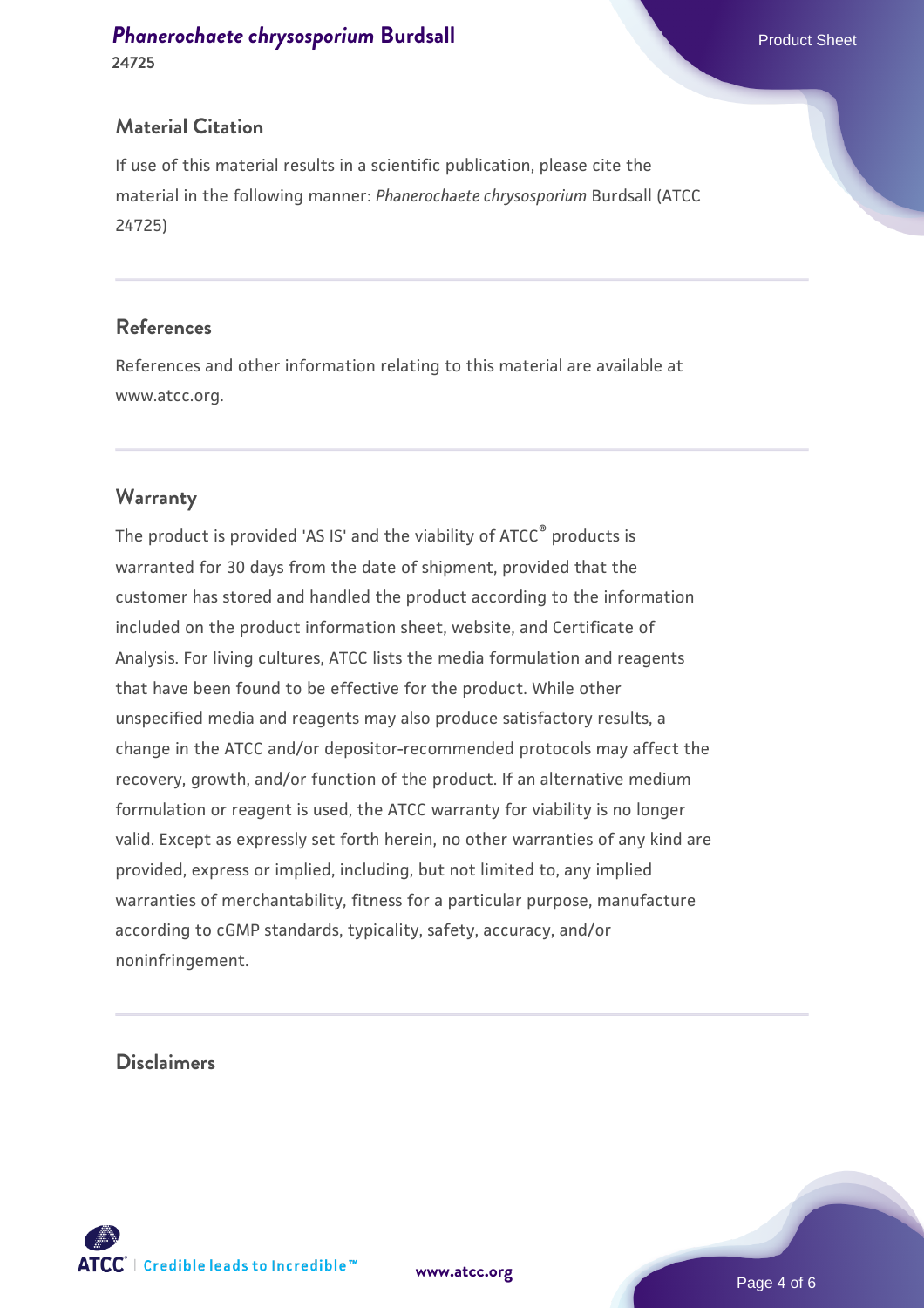## **[Phanerochaete chrysosporium](https://www.atcc.org/products/24725) [Burdsall](https://www.atcc.org/products/24725)** Phanerochaete Chrysosporium Burdsall Product Sheet **24725**

This product is intended for laboratory research use only. It is not intended for any animal or human therapeutic use, any human or animal consumption, or any diagnostic use. Any proposed commercial use is prohibited without a license from ATCC.

While ATCC uses reasonable efforts to include accurate and up-to-date information on this product sheet, ATCC makes no warranties or representations as to its accuracy. Citations from scientific literature and patents are provided for informational purposes only. ATCC does not warrant that such information has been confirmed to be accurate or complete and the customer bears the sole responsibility of confirming the accuracy and completeness of any such information.

This product is sent on the condition that the customer is responsible for and assumes all risk and responsibility in connection with the receipt, handling, storage, disposal, and use of the ATCC product including without limitation taking all appropriate safety and handling precautions to minimize health or environmental risk. As a condition of receiving the material, the customer agrees that any activity undertaken with the ATCC product and any progeny or modifications will be conducted in compliance with all applicable laws, regulations, and guidelines. This product is provided 'AS IS' with no representations or warranties whatsoever except as expressly set forth herein and in no event shall ATCC, its parents, subsidiaries, directors, officers, agents, employees, assigns, successors, and affiliates be liable for indirect, special, incidental, or consequential damages of any kind in connection with or arising out of the customer's use of the product. While reasonable effort is made to ensure authenticity and reliability of materials on deposit, ATCC is not liable for damages arising from the misidentification or misrepresentation of such materials.

Please see the material transfer agreement (MTA) for further details regarding the use of this product. The MTA is available at www.atcc.org.

This material is cited in a US and/or international patent and may not be used to infringe the claims. Depending on the wishes of the Depositor, ATCC may be required to inform the Depositor of the party to which the material was furnished.



**[www.atcc.org](http://www.atcc.org)**

Page 5 of 6